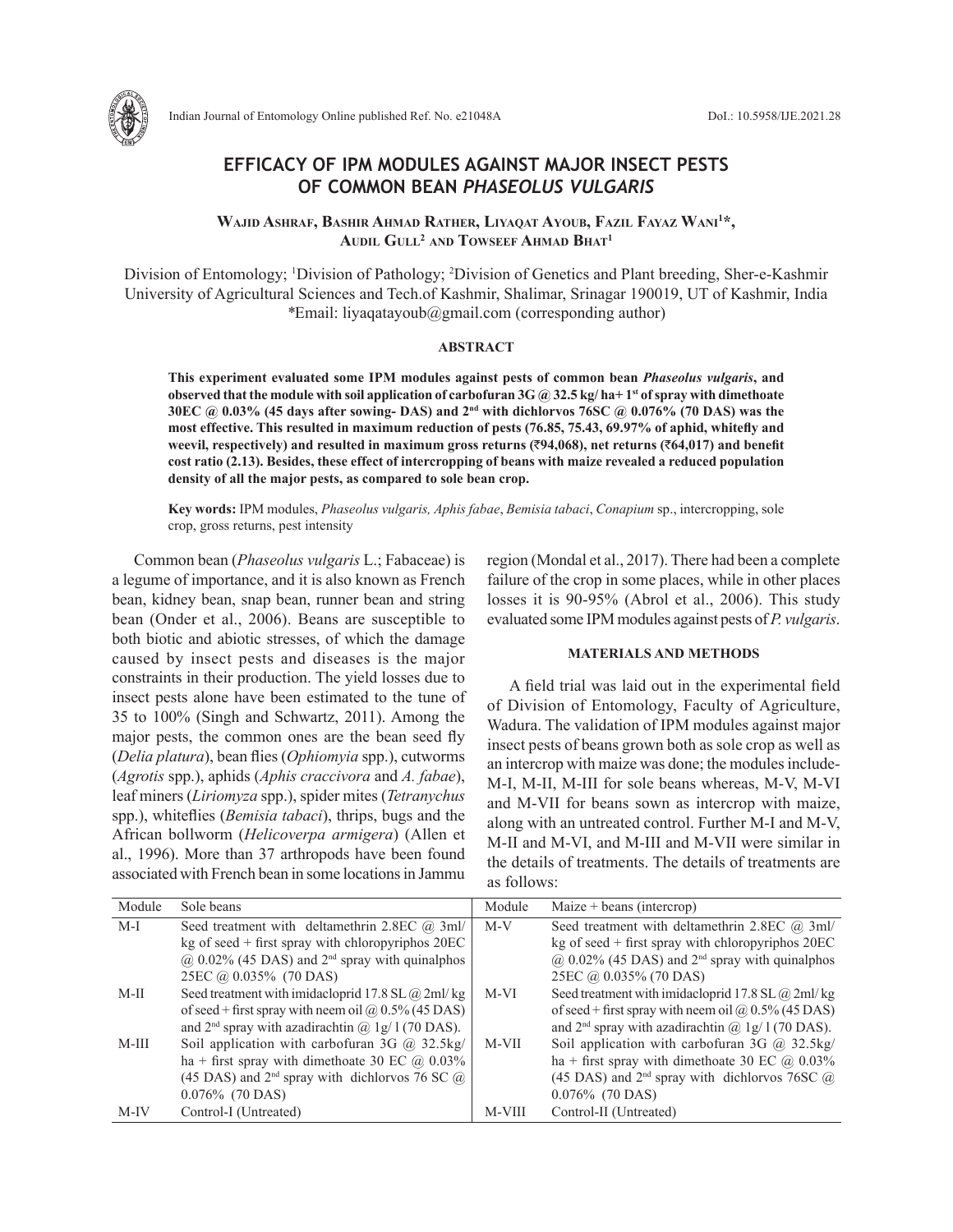| Treatments                     | % reduction in incidence  |         |         |                                                |                          |                          |         |         |         |       |       |
|--------------------------------|---------------------------|---------|---------|------------------------------------------------|--------------------------|--------------------------|---------|---------|---------|-------|-------|
|                                | Pre-<br>$1st$ spray 45DAS |         |         | 2 <sup>nd</sup> spray 70 DAS<br>Pooled<br>Pre- |                          |                          |         | Pooled  | Overall |       |       |
|                                | treatment                 | 1DAT    | 3DAT    | 7DAT                                           | mean                     | treatment                | 1DAT    | 3DAT    | 7DAT    | mean  | mean  |
|                                | count                     |         |         |                                                |                          | count                    |         |         |         |       |       |
|                                |                           |         |         |                                                | Aphid A. fabae           |                          |         |         |         |       |       |
| $M-I$                          | 12.85                     | 46.35   | 57.89   | 70.73                                          | 58.32                    | 17.32                    | 55.13   | 74.39   | 77.88   | 69.13 | 63.73 |
|                                |                           | (41.79) | (50.86) | (60.09)                                        |                          |                          | (43.98) | (54.93) | (59.67) |       |       |
| $M-II$                         | 12.05                     | 44.45   | 60.19   | 75.18                                          | 59.94                    | 17.07                    | 48.23   | 66.98   | 74.49   | 63.23 | 61.59 |
|                                |                           | (41.79) | (50.86) | (60.09)                                        |                          |                          | (43.98) | (54.93) | (59.67) |       |       |
| $M-III$                        | 14.39                     | 56.63   | 75.40   | 85.39                                          | 72.47                    | 18.28                    | 64.33   | 81.94   | 85.09   | 77.12 | 74.80 |
|                                |                           | (48.79) | (60.27) | (67.55)                                        |                          |                          | (53.33) | (64.88) | (67.36) |       |       |
| $M-IV$                         | 16.59                     | 6.46    | 6.58    | 6.55                                           | 6.53                     | 18.39                    | 9.53    | 8.48    | 10.27   | 9.43  | 7.98  |
|                                |                           | (14.68) | (14.84) | (14.79)                                        |                          |                          | (17.96) | (16.89) | (18.64) |       |       |
| $M-V$                          | 10.53                     | 49.26   | 64.97   | 72.17                                          | 62.13                    | 16.31                    | 62.73   | 75.36   | 80.95   | 73.01 | 67.57 |
|                                |                           | (44.56) | (53.69) | (58.77)                                        |                          |                          | (52.39) | (60.27) | (64.26) |       |       |
| M-VI                           | 10.44                     | 47.52   | 68.50   | 71.51                                          | 62.51                    | 16.53                    | 52.60   | 71.99   | 82.93   | 69.17 | 65.84 |
|                                |                           | (43.55) | (55.84) | (57.83)                                        |                          |                          | (46.49) | (58.11) | (65.72) |       |       |
| $M-VII$                        | 9.43                      | 56.60   | 80.46   | 89.12                                          | 75.39                    | 16.97                    | 67.08   | 84.76   | 83.07   | 78.30 | 76.85 |
|                                |                           | (48.78) | (63.82) | (71.24)                                        |                          |                          | (54.99) | (67.05) | (65.83) |       |       |
| M-VIII                         | 8.44                      | 15.03   | 14.32   | 13.38                                          | 14.24                    | 15.60                    | 14.32   | 13.51   | 10.82   | 12.88 | 13.56 |
|                                |                           | (22.78) | (22.22) | (21.43)                                        |                          |                          | (22.21) | (21.55) | (19.13) |       |       |
| C.D                            | $\overline{\phantom{0}}$  | 1.94    | 2.24    | 4.22                                           | $\overline{\phantom{0}}$ |                          | 2.37    | 3.33    | 4.13    |       |       |
| $(p \le 0.05)$                 |                           |         |         |                                                |                          |                          |         |         |         |       |       |
| Whitefly B. tabaci             |                           |         |         |                                                |                          |                          |         |         |         |       |       |
| $M-I$                          | 10.48                     | 51.41   | 66.69   | 71.08                                          | 63.06                    | 14.40                    | 59.06   | 65.48   | 82.00   | 68.85 | 65.96 |
|                                |                           | (45.81) | (54.77) | (57.48)                                        |                          |                          | (50.20) | (54.00) | (64.89) |       |       |
| $\mathbf{M}\text{-}\mathbf{H}$ |                           |         |         |                                                |                          | 15.64                    |         |         |         |       |       |
|                                | 10.54                     | 51.97   | 60.40   | 74.65                                          | 62.34                    |                          | 50.10   | 60.27   | 77.41   | 62.59 | 62.47 |
|                                |                           | (46.12) | (51.00) | (59.79)                                        |                          |                          | (45.03) | (50.91) | (61.65) |       |       |
| $M-III$                        | 9.55                      | 58.03   | 74.28   | 76.64                                          | 69.65                    | 15.22                    | 67.30   | 79.67   | 89.84   | 78.94 | 74.30 |
|                                |                           | (49.63) | (59.55) | (61.10)                                        |                          |                          | (55.12) | (63.22) | (71.41) |       |       |
| M-IV                           | 9.27                      | 7.13    | 6.70    | 9.43                                           | 7.75                     | 15.81                    | 25.30   | 10.60   | 12.74   | 16.21 | 11.98 |
|                                |                           | (15.35) | (14.92) | (17.88)                                        |                          |                          | (26.94) | (18.98) | (20.87) |       |       |
| $M-V$                          | 6.10                      | 52.36   | 63.41   | 81.47                                          | 65.75                    | 10.28                    | 66.01   | 75.57   | 78.59   | 73.39 | 69.57 |
|                                |                           | (46.33) | (52.78) | (64.72)                                        |                          |                          | (54.32) | (60.35) | (62.41) |       |       |
| M-VI                           | 7.66                      | 53.42   | 62.94   | 78.65                                          | 65.00                    | 10.88                    | 62.08   | 67.19   | 77.47   | 68.91 | 66.96 |
|                                |                           | (46.94) | (52.50) | (62.54)                                        |                          |                          | (51.97) | (55.03) | (61.64) |       |       |
| M-VII                          | 6.99                      | 60.15   | 72.86   | 82.22                                          | 71.74                    | 10.33                    | 74.98   | 81.86   | 80.49   | 79.11 | 75.43 |
|                                |                           | (50.83) | (58.62) | (65.18)                                        |                          |                          | (59.98) | (64.81) | (63.77) |       |       |
| M-VIII                         | 7.22                      | 10.66   | 8.53    | 14.10                                          | 11.10                    | 11.44                    | 16.75   | 18.14   | 14.49   | 16.46 | 13.78 |
|                                |                           | (19.04) | (16.95) | (21.99)                                        |                          |                          | (24.13) | (25.16) | (22.28) |       |       |
| C.D                            | $\overline{a}$            | 3.02    | 2.84    | 3.65                                           |                          |                          | 4.28    | 2.53    | 2.84    |       |       |
| (p<0.05)                       |                           |         |         |                                                |                          |                          |         |         |         |       |       |
|                                |                           |         |         |                                                |                          | Bean weevil Conapion sp. |         |         |         |       |       |
| M-I                            | 8.66                      | 48.00   | 57.98   | 68.42                                          | 58.13                    | 8.88                     | 50.76   | 66.51   | 72.37   | 63.21 | 60.67 |
|                                |                           | (43.83) | (49.57) | (55.78)                                        |                          |                          | (45.41) | (54.73) | (58.29) |       |       |
| $\rm M\text{-}II$              | 9.11                      | 41.50   | 53.55   | 61.30                                          | 52.11                    | 9.51                     | 44.73   | 56.38   | 69.21   | 56.77 | 54.44 |
|                                |                           | (40.08) | (47.01) | (51.52)                                        |                          |                          | (41.96) | (48.65) | (56.28) |       |       |
| $M-III$                        | 8.47                      | 53.47   | 66.59   | 73.38                                          | 64.48                    | 9.61                     | 55.12   | 75.78   | 84.39   | 71.76 | 68.12 |
|                                |                           | (46.97) | (54.67) | (58.93)                                        |                          |                          | (47.92) | (60.51) | (66.74) |       |       |
| M-IV                           | 8.73                      | 5.81    | 7.65    | 10.34                                          | 7.93                     | 10.78                    | 5.62    | 10.01   | 10.68   | 8.77  | 8.35  |
|                                |                           | (13.91) | (16.01) | (18.74)                                        |                          |                          | (13.64) | (18.39) | (19.02) |       |       |
| $M-V$                          | 5.96                      | 56.28   | 68.50   | 76.21                                          | 66.99                    | 6.27                     | 55.54   | 71.89   | 78.02   | 68.48 | 67.73 |
|                                |                           | (48.59) | (55.91) | (60.80)                                        |                          |                          | (48.16) | (57.98) | (62.07) |       |       |
| M-VI                           | 6.10                      | 48.86   | 62.71   | 70.83                                          | 60.80                    | 8.42                     | 56.52   | 69.18   | 74.54   | 66.74 | 63.77 |
|                                |                           | (44.33) | (52.36) | (57.34)                                        |                          |                          | (48.73) | (56.26) | (59.68) |       |       |
| M-VII                          | 6.14                      | 57.94   | 62.60   | 80.86                                          | 67.13                    | 5.73                     | 61.59   | 75.16   | 81.68   | 72.81 | 69.97 |
|                                |                           | (49.55) | (52.28) | (64.06)                                        |                          |                          | (51.68) | (60.11) | (64.63) |       |       |
| M-VIII                         | 6.48                      | 11.56   | 10.80   | 11.01                                          | 11.12                    | 6.99                     | 11.22   | 14.07   | 16.68   | 13.99 | 12.55 |
|                                |                           | (19.87) | (19.15) | (19.36)                                        |                          |                          | (19.53) | (21.93) | (24.02) |       |       |
| C.D                            | $\overline{\phantom{0}}$  | 2.11    | 3.46    | 3.22                                           |                          | $\overline{\phantom{a}}$ | 3.11    | 4.72    | 3.00    |       |       |
| $(p \le 0.05)$                 |                           |         |         |                                                |                          |                          |         |         |         |       |       |

# Table 1. Effect of IPM modules on pests of common bean